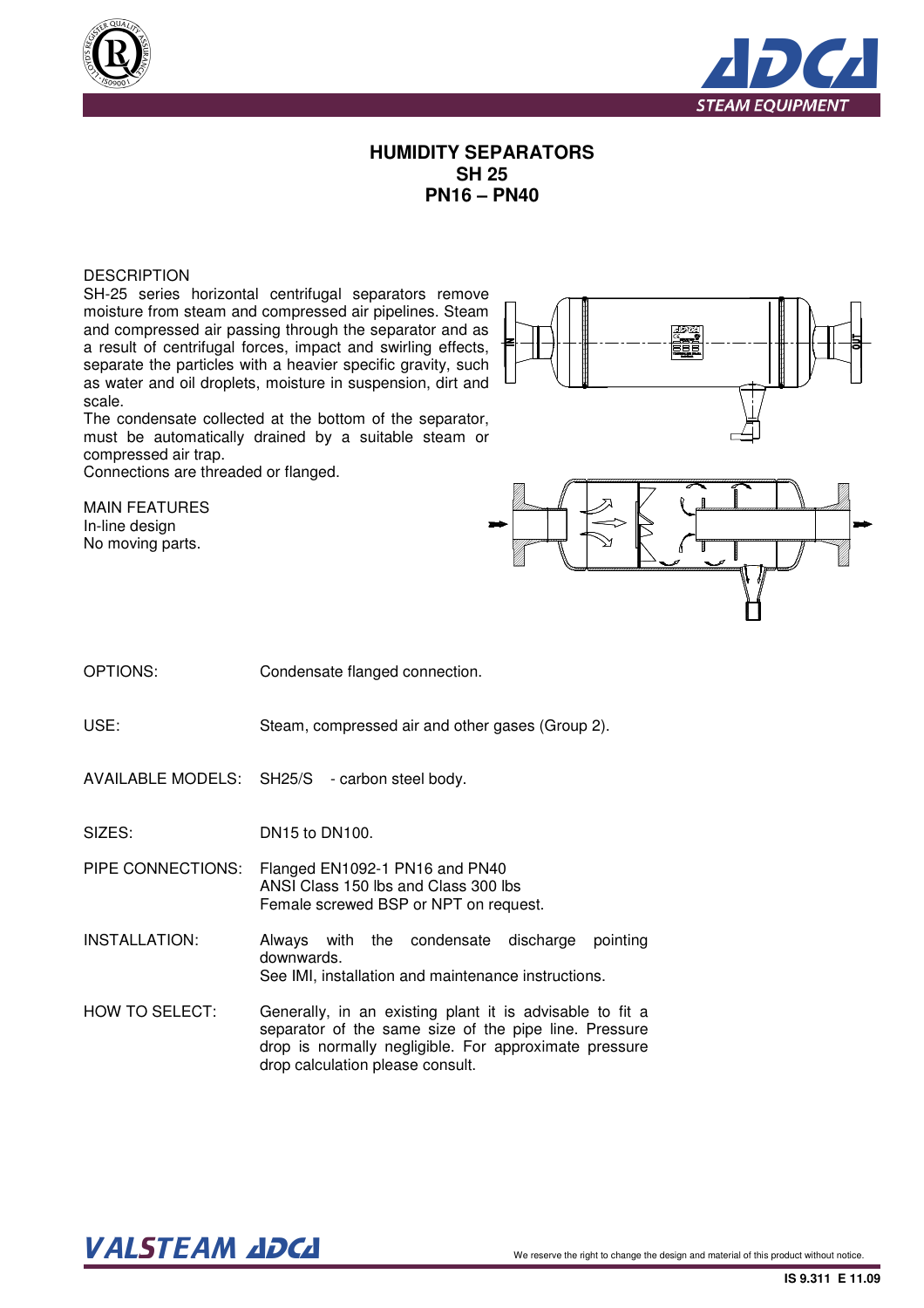



| <b>LIMITING CONDITIONS **</b> |               |                       |                           |               |                       |                                         |               |                       |                                         |               |             |  |
|-------------------------------|---------------|-----------------------|---------------------------|---------------|-----------------------|-----------------------------------------|---------------|-----------------------|-----------------------------------------|---------------|-------------|--|
| Rating                        | Press.<br>bar | Temp.<br>$^{\circ}$ C | Rating                    | Press.<br>bar | Temp.<br>$^{\circ}$ C | Rating                                  | Press.<br>bar | Temp.<br>$^{\circ}$ C | Rating                                  | Press.<br>bar | Temp.<br>ºC |  |
| <b>PN16</b>                   | 16            | 50                    | <b>ANSI</b><br>CI.150 lbs | 16            | 50                    | <b>PN25</b><br><b>ANSI</b><br>CL.300lbs | 25            | 50                    | <b>PN40</b><br><b>ANSI</b><br>CL.300lbs | 40            | 50          |  |
|                               |               | 100                   |                           |               | 100                   |                                         | 23            | 100                   |                                         | 37            | 100         |  |
|                               | $13*$         | 195                   |                           | $13*$         | 195                   |                                         | $20^{\star}$  | 216                   |                                         | 31            | 239         |  |
|                               | 12            | 250                   |                           |               |                       |                                         |               | 300                   |                                         | 27            | 300         |  |

\*PMO-Max.operating pressure for saturated steam. Minimum operating temp.: -10ºC. Design code: AD-Merkblatt

\*\* Rating according to EN1092:2007.

| <b>CEMARKING - GROUP 2 GASES CATEGORIES</b> |               |      |               |               |      |               |                                      |      |  |  |  |
|---------------------------------------------|---------------|------|---------------|---------------|------|---------------|--------------------------------------|------|--|--|--|
| <b>RATING</b>                               | <b>SIZE</b>   | CAT. | <b>RATING</b> | <b>SIZE</b>   | CAT. | <b>RATING</b> | <b>SIZE</b>                          | CAT. |  |  |  |
| <b>PN16</b>                                 | DN15 to DN25  | SEP  |               | --            | SEP  | <b>PN40</b>   | DN <sub>15</sub> to DN <sub>32</sub> |      |  |  |  |
|                                             | DN32 to DN50  |      | <b>PN25</b>   | DN15 to DN40  |      |               | DN40 to DN80                         |      |  |  |  |
|                                             | DN65 to DN100 |      |               | DN50 to DN100 |      |               | DN100                                |      |  |  |  |

## **CE Marking**

This product have been designed for use on water steam, air and other gases which are in Group 2 of the PED-European Pressure Equipment Directive 97/23/EC and it comply with those requirements. The product carries the CE mark when falling in category 1 and above.

| <b>APPROXIMATE DIMENSIONS (mm)</b> |                  |                  |                  |             |              |     |                 |      |     |                 |               |         |                |
|------------------------------------|------------------|------------------|------------------|-------------|--------------|-----|-----------------|------|-----|-----------------|---------------|---------|----------------|
| FLANGED EN1092-1 - ANSI            |                  |                  |                  |             |              |     |                 |      |     | <b>THREADED</b> |               |         |                |
| <b>SIZE</b><br>DN                  | A<br><b>PN16</b> | A<br><b>PN25</b> | A<br><b>PN40</b> | A<br>150lbs | A<br>300 lbs | B   | E               | F    | G   | VOL.<br>dm3     | $WGT**$<br>Kg | C       | $WGT$ **<br>Kg |
| 15                                 | 365              | 365              | 365              | 384         | 394          | 114 | 136             | 1/2" | 115 | 2,1             | 4,1           | 357     | 2,7            |
| 20                                 | 370              | 370              | 370              | 395         | 404          | 114 | 138             | 1/2" | 115 | 2,2             | 4,8           | 362     | 2,8            |
| 25                                 | 390              | 390              | 390              | 421         | 434          | 114 | 138             | 1/2" | 115 | 2,4             | 5,2           | 396     | 2,9            |
| 32                                 | 475              | 475              | 475              | 505         | 521          | 140 | 148             | 1/2" | 130 | 4.6             | 8             | 487     | 4.6            |
| 40                                 | 515              | 515              | 515              | 549         | 562          | 140 | 152             | 1/2" | 130 | 5,1             | 9             | 521     | 4,7            |
| 50                                 | 590              | 590              | 590              | 621         | 634          | 168 | 166             | 1/2" | 143 | 8,7             | 11,6          | 606     | 6.5            |
| 65                                 | 656              | 670              | 670              | 706         | 718          | 219 | 196             | 3/4" | 180 | 16,3            | 20,4          | $- -$   | $- -$          |
| 80                                 | 724              | 740              | 740              | 764         | 783          | 219 | 200             | 3/4" | 180 | 18,6            | 21,7          | التوافق | <b>COLOR</b>   |
| 100                                | 824              | 850              | 850              | 872         | 891<br>- -   | 273 | 217<br>-- - - - | 3/4" | 207 | 28,5            | 31            | $- -$   | $- -$          |

\* Volume correspond to the class PN16 design.Classes PN25 and above may have slightly lower volumes. \*\* Weight correspond to the class PN16 design.

 class of main dimensions. F-screwed drain connection as standard.Alternatively can be supplied flanged EN1092-1 or ANSI on the same

Consult factory for certified dimensions. Dimensions subject to change without notice.